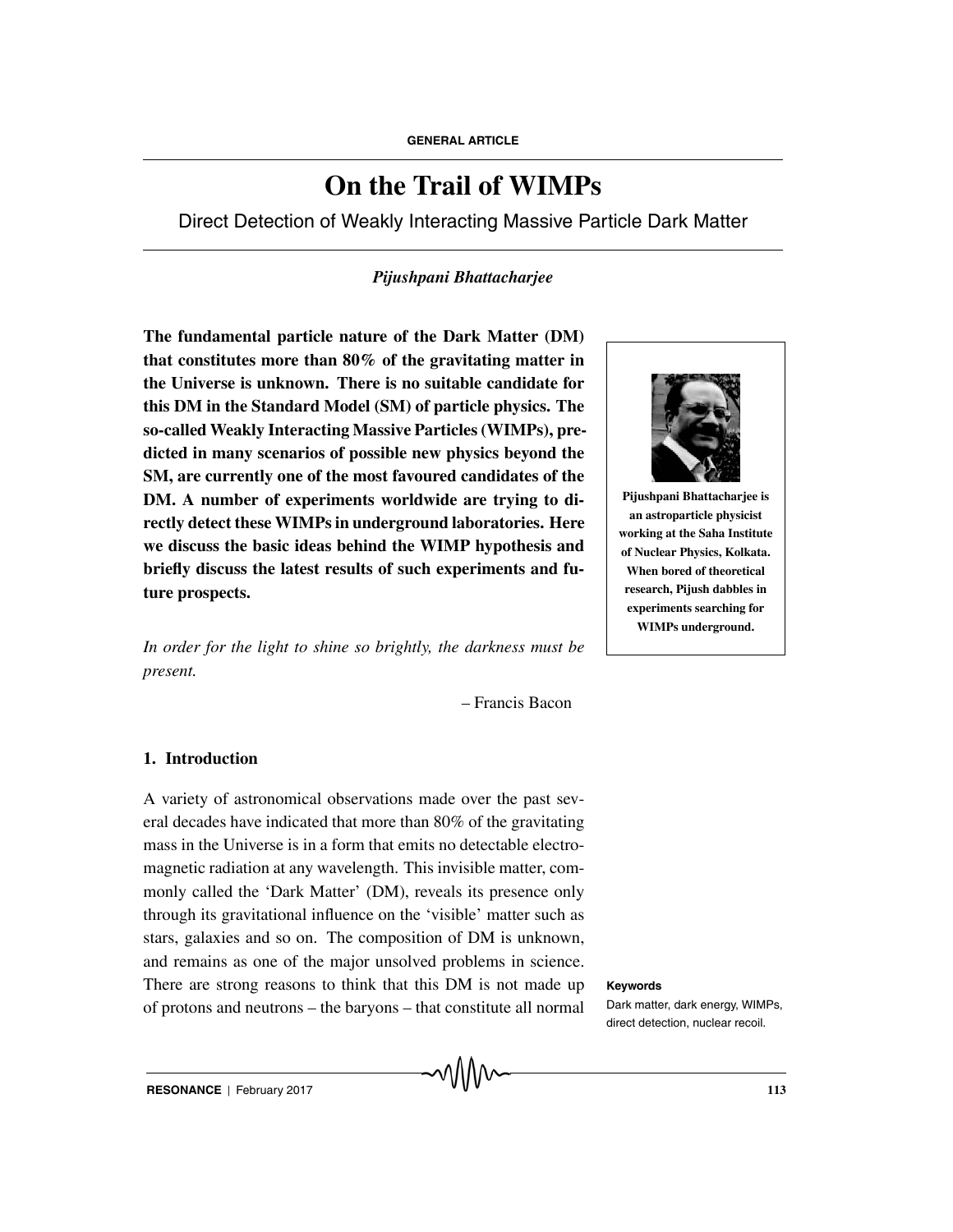**Figure 1.** Composition of the Universe from Planck measurements (Source: http://sci.esa.int/planck/51557 planck-new-cosmicrecipe/).



matter and the DM constitute the total attractive gravitating matter of the Universe. The rest, constituting 68.3% of the energy density of the Universe, is in the form of some unknown kind of energy

Together, the baryonic matter that we see around us including ourselves. Highly accurate measurements of the temperature fluctuations of the cosmic microwave background radiation (CMBR) on various angular scales on the sky by the Planck satellite mission [1] have allowed determination of the total average matter density as well as separately the average baryonic matter density in the Universe. These measurements show that the baryonic matter contributes only a fraction of about 4.9% to the total energy density of the Universe and that a non-baryonic DM component must be present comprising about 26.8% of the total energy density (see *Figure* 1). Indeed, without the additional attractive gravitational potential supplied by this DM component, it is difficult to explain in a natural way the formation of the structures like galaxies, clusters of galaxies, and even larger scale structures that we see in the Universe today.

> Together, the baryonic matter and the DM constitute the total attractive gravitating matter of the Universe. The rest, constituting 68.3% of the energy density of the Universe, is in the form of some unknown kind of energy that seems to exhibit an effectively repulsive gravity that is thought to be responsible for the observed accelerated expansion of the Universe in the present epoch. In this article, we will not discuss this so-called 'Dark Energy' component of the Universe further, and instead focus on the DM component.

> The evidence for the existence of DM comes not only from the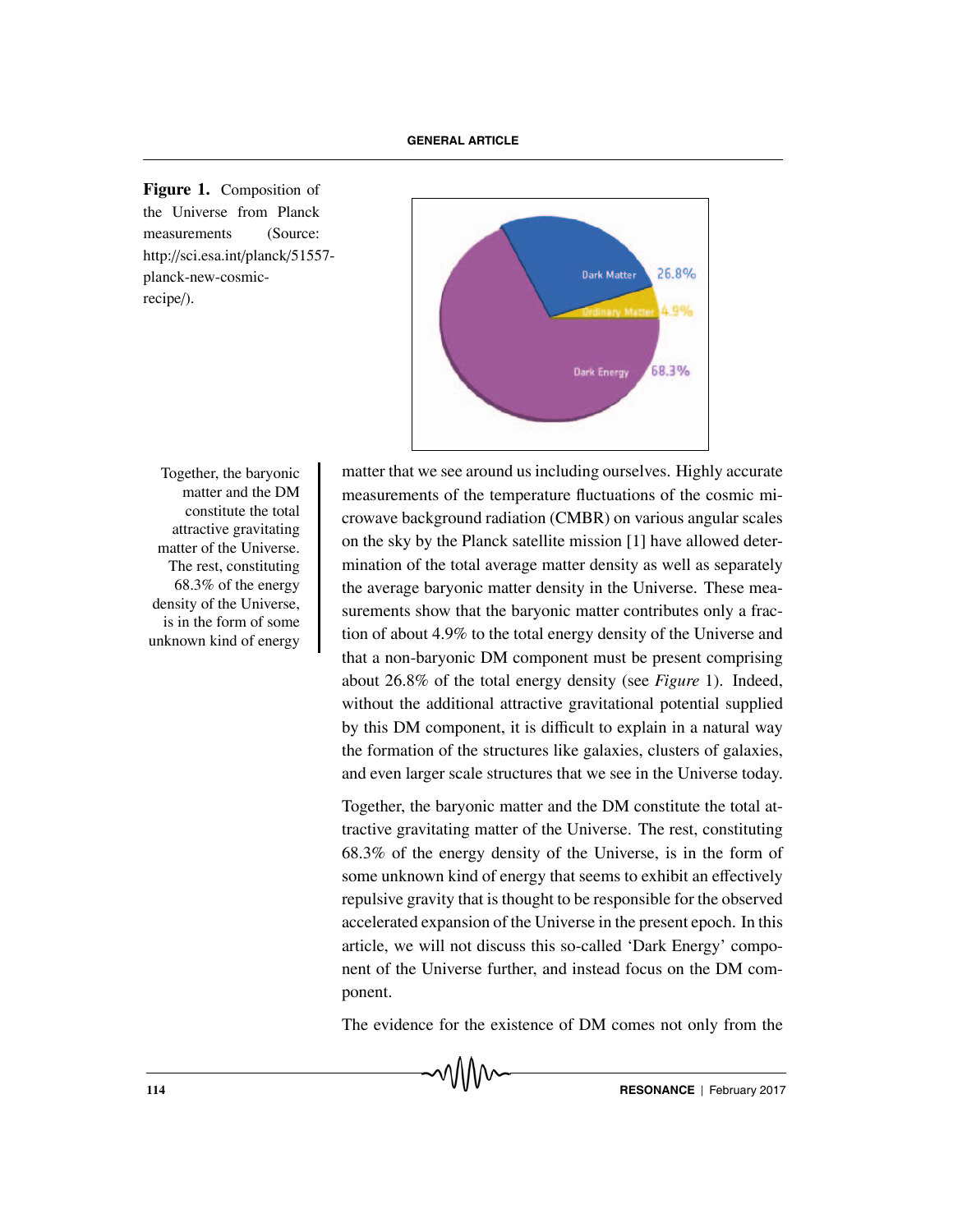observations of the CMBR. Historically, the first hints of the ex-<br>Large spiral galaxies are istence of DM came from the studies of the motion of stars and gas within galaxies, as well as those of galaxies within clusters of galaxies; see the article by Vera Rubin [2] reproduced in this issue of *Resonance* (pp.177–184) and the recent article by Bartone and Hooper [3]. In particular, measurements of the rotation curves – the circular speeds of stars as a function of the distance from the galactic centre of a large number of spiral galaxies, including our own Galaxy, the Milky Way, gave direct information on the total amount and spatial distribution of gravitating mass in the galaxies. These measurements showed that contrary to expectations, the rotation speeds remained approximately constant, instead of decreasing with distance, even at large distances well beyond the visible edges of the galaxies. In some cases, the rotation speeds even increased with distance out to the largest galactocentric distances at which measurements were made. Such behaviour of the rotation curves can be naturally explained if one assumes that in addition to the visible matter, there exists a large amount of invisible gravitating matter in the galaxies. This invisible matter could provide the additional gravitational potential needed to support a non-declining rotation curve in the outer regions of the galaxies, where the amount of visible matter is relatively low. These and other considerations have led to the now widely accepted general picture that large spiral galaxies are each surrounded by a large, roughly spherical, 'halo' of DM particles extending out, in many cases, to a radius of more than 100 kiloparsec  $(kpc)^1$ . A typi-  $1_{1 \text{ kpc}} \approx 3.26 \times 10^3$  light-year cal picture of a DM halo surrounding a galaxy is schematically shown in *Figure* 2.

From the behaviour of the rotation curve as well as kinematics of the vertical motion of stars of the Milky way, the mass density of the DM in our neighbourhood (i.e., near the location of the Sun, which lies at a distance of about 8.5 kpc from the centre of the Galaxy) has been estimated to be about  $0.3 \text{ GeV}/\text{ cm}^3$  (equivalent to roughly one-third of the mass of a proton every cubic centimeter) [3, 4].

surrounded by a large, roughly spherical, 'halo' of DM particles extending out.

 $3.1 \times 10^{21}$  cm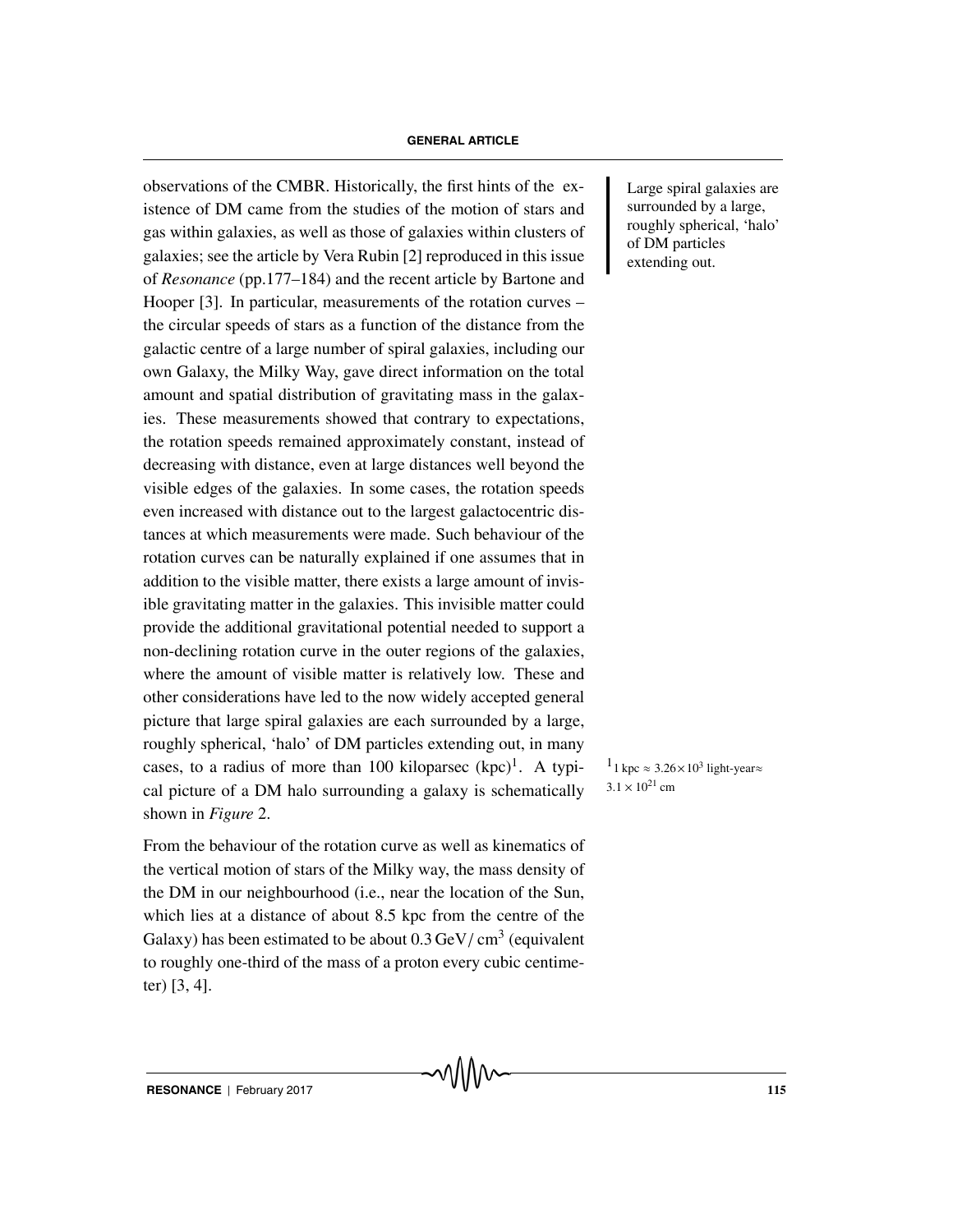**Figure 2.** Schematic picture of the dark matter halo (grey region) surrounding a spiral galaxy (white region) (From: https://www.cfa.harvard.edu/ oir/mw/halo.html).



**2. Weakly Interacting Massive Particles (WIMPs) as Possible Dark Matter Candidates**

It is widely believed that at a fundamental level, the DM, the bulk of which must be non-baryonic in nature, is made of some new kind of particles, since there are no known particles within the Standard Model (SM) of particle physics that can satisfy all the properties required of the DM. Indeed, a large variety of possible new particle candidates for DM have been suggested [4]. One of the most favoured of these candidates, from theoretical as well as experimental points of view, are the so-called 'Weakly Interacting Massive Particles' (WIMPs), a general class of stable, massive particles that are predicted in many models of possible new physics beyond the SM which were actually proposed for reasons other than solving the DM problem. Such particles, with masses anywhere in the range of a few GeV to few hundred TeV, $\frac{2}{3}$  depending on the model, can be present in the Universe today as relics surviving from the very early times in the history of the Universe.

At sufficiently early times, when the Universe was much hotter and denser than it is today, and the temperature was high enough such that the average thermal energy of particles was higher than the rest mass-energy of the WIMPs, the WIMPs would be thermally produced from annihilations of other particle-antiparticle

 $2$ We use natural units defined by  $c = \hbar = 1$  (where *c* is the speed of light and  $\hbar = h/(2\pi)$ , *h* being the Planck's constant). In these units,  $1 \text{ GeV} = 1.78 \times$  $10^{-24}$  gm. Also, 1 TeV =  $10^3$  GeV =  $10^{12}$  eV. Sometimes, we also set the Boltzmann constant  $k_B$  to unity, which makes temperature, mass and energy all having the same dimensions.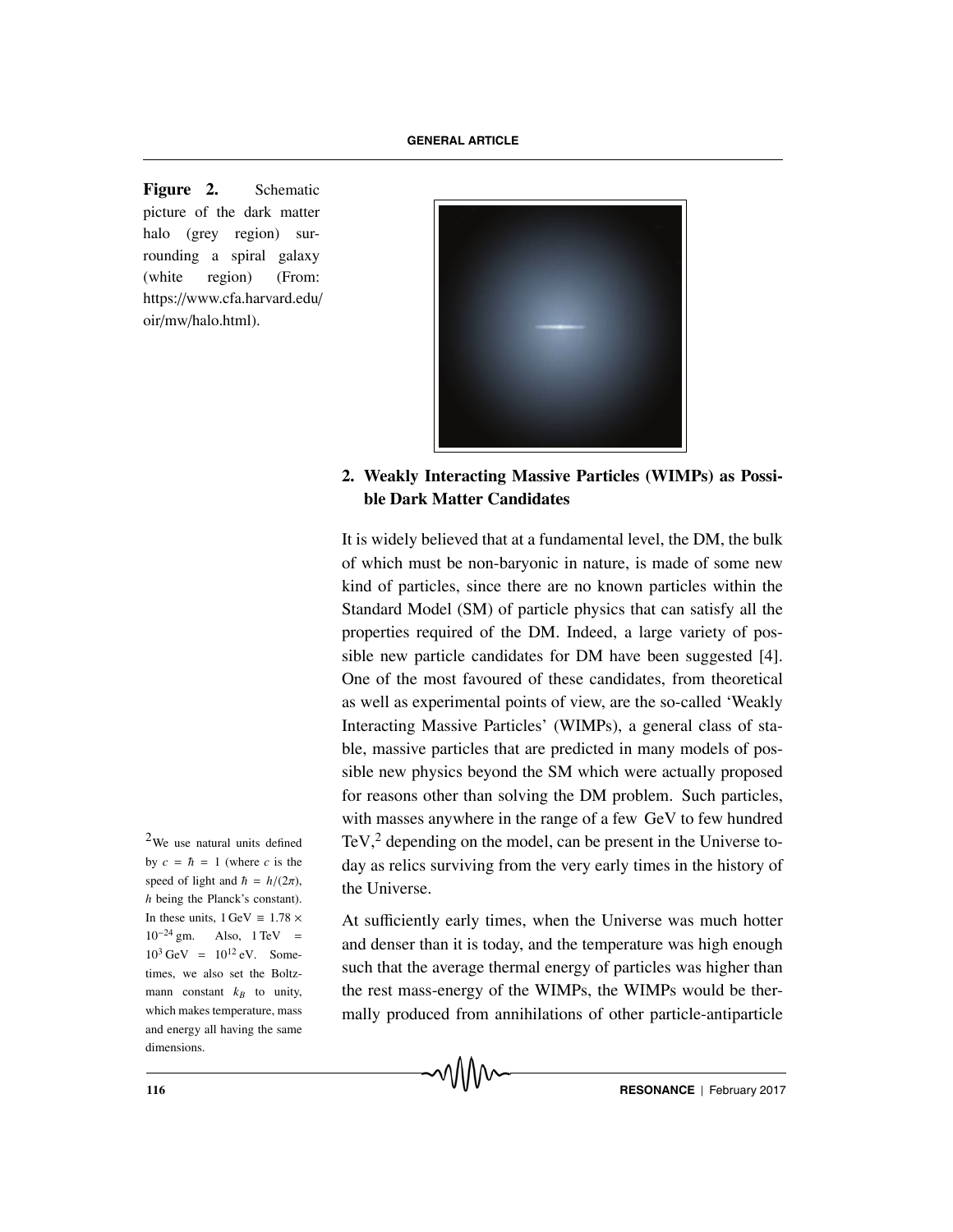pairs in the Universe. Also, the rates of energy and momentum exchanging interactions of the WIMPs with other particles would be fast enough to maintain the WIMPs in thermal and chemical equilibrium with other particle species. However, the rates of such interactions generally fall as the temperature drops as a result of expansion of the Universe. Below a certain temperature, the relevant interaction rates may no longer be fast enough, compared to the expansion rate of the Universe, to maintain the WIMPs in thermal and chemical equilibrium with other particles. The WIMPs are then said to have 'frozen-out'.

For most weakly interacting particles with masses above a few GeV, this freezing out typically happens when the temperature of the Universe is well below the WIMP mass. At such temperatures, WIMPs cannot any more be thermally produced from collisions and/or annihilations of background particles. Thus, after the freeze-out, the WIMPs, if they are stable (or effectively stable, with decay lifetime at least as large as the age of the Universe), can survive down to the present-day Universe with an abundance fixed by their thermal abundance just prior to the freeze-out, and by the rate of any residual self-annihilations amongst the WIMPs. The latter is essentially fixed by the quantity  $\langle \sigma_{ann} v \rangle$ , the thermal average of the product of WIMPs' annihilation cross section,  $\sigma_{\text{ann}}$ , which is related to their weak interaction cross section, and the relative velocity *v* between annihilating pairs of WIMPs at around the time of freeze-out. Annihilations subsequent to freeze-out is negligible since the annihilation rate is proportional to the square of the WIMP number density, which falls off drastically at temperatures below the freeze-out due to expansion of the Universe. Thus, finally, the remaining relic abundance of the WIMPs turns out to be proportional to the thermal abundance of the WIMPs at the time of freeze-out and inversely proportional  $\langle \sigma_{\rm ann} v \rangle$  at the freeze-out temperature.

The time or equivalently the temperature in the early Universe at which the WIMPs of a particular mass freeze out depends on the strength of their interactions with other particles. Weaker the interaction strength, earlier would be the freeze-out time, when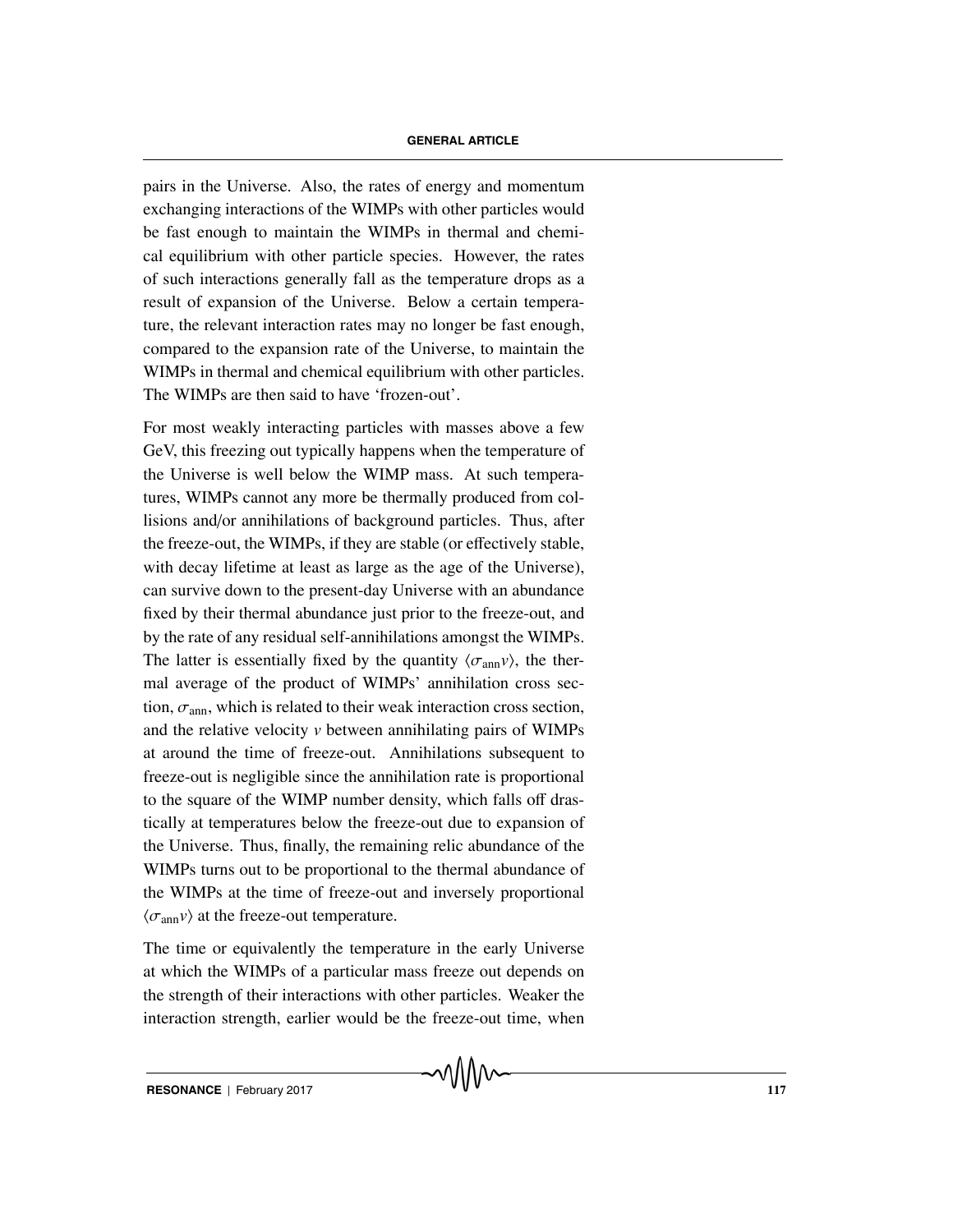a natural candidate for the Dark Matter.

If WIMPs exist, they are  $\parallel$  the temperature was higher. Since the abundance of any massive particle species in thermal equilibrium falls exponentially with falling temperature (following the Maxwell–Boltzmann distribution), the earlier the WIMPs freeze-out, more would be their abundance at the time of freeze-out and so would be their relic abundance today. The wide interest in the WIMPs as possible DM candidates stems from the fact that, within a large class of particle physics model of WIMPs, the theoretically calculated relic abundance of WIMPs in the present day Universe naturally matches the required abundance of DM, for reasonable choices of parameters of the models. In other words, if WIMPs exist, they are a natural candidate for the DM.

> In this article, we will not discuss any specific particle physics model of WIMPs, nor shall we discuss any of the various other possible particle candidates of DM. Rather, we shall now move on to the question of direct detectability of the WIMPs in general in laboratory experiments.

### **3. Direct Detection of WIMPs**

If indeed WIMPs make up the DM in the Universe and, in particular, the DM halo of our Galaxy, then they should be present everywhere in the Galaxy, including our immediate neighbourhood. The question then arises if we can directly detect these WIMPs in the laboratory. This possibility was first investigated by two theoretical physicists, M Goodman and E Witten, in 1985, suggesting that WIMPs elastically scattering off nuclei of suitably chosen detector materials, may leave behind recoiling nuclei with large enough kinetic energies. The energy deposited by such recoiling nuclei in the detector medium may be detectable. In particular, Goodman and Witten suggested that possible coherent elastic scattering of WIMPs off nuclei, the cross section for which would be proportional to  $A^2$  (A being the mass number of the nucleus), could give sufficiently large rate of scattering events so as to be detectable. Since then, a large number of experiments worldwide, employing a variety of different detection techniques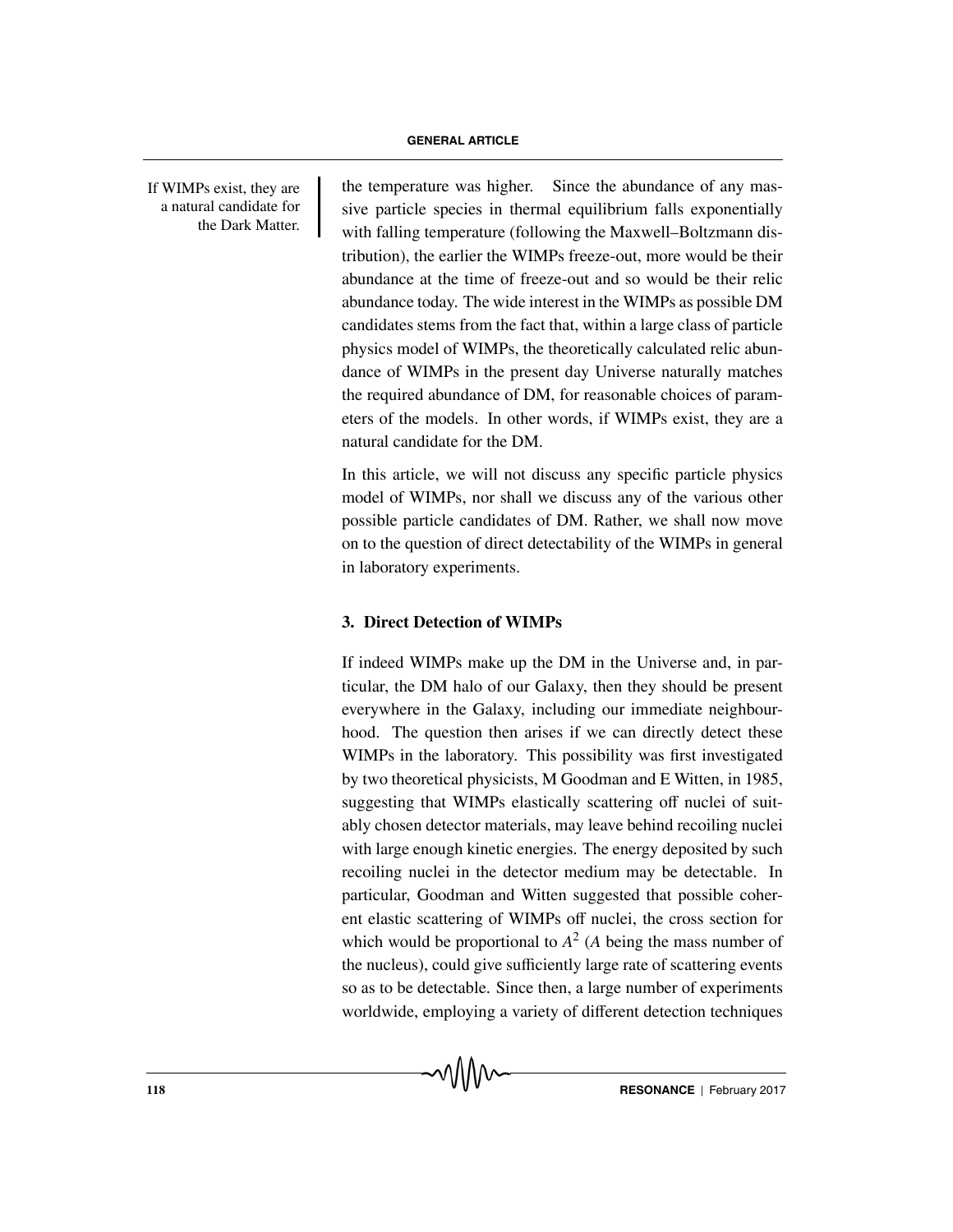with different target detector materials, and with larger and larger Can WIMPs be directly detector mass have been searching for the WIMPs.

#### **3.1** *Signals and Backgrounds*

The energy deposited by the recoiling nuclei in the detector medium may manifest as signals of various forms such as a tiny rise in temperature in a cryogenic bolometric detector, ionization, as well as scintillation light signals in detectors made of scintillating crystals or liquids, phonon signals in crystalline materials, and so on. However, such signals can also be caused by various background particles such as cosmic rays, gamma rays and electrons passing through the detector. To reduce the cosmic ray background, WIMP DM search experiments are typically performed in deep underground laboratories. However, even at underground locations, backgrounds due to gamma (γ) rays and electrons (β) originating from the decay of radioactive contaminants within the detector material itself as well as in the air and other materials (including the rocks) surrounding the detector may remain. Proper purification of the detector material, and proper shielding of the detector from external radioactive sources are used to reduce these electromagnetic backgrounds.

The background  $\gamma/\beta$  particles interact predominantly with the electrons in the detector material and give rise to electron recoil (ER) events. On the other hand, the WIMPs, which move in the Galaxy with typical non-relativistic speeds of  $\sim$  300 km s<sup>-1</sup>, are expected to interact predominantly with nuclei, thus causing nuclear recoil (NR) events. The kinetic energy of the recoiling nucleus can be anywhere in the range of a few keV to few hundred keV depending on the WIMP mass and the mass of the target nucleus. One of the major challenges in any WIMP DM search experiment is to be able to devise efficient detection schemes that can discriminate between the NR induced 'signal' events and the ER induced background events, and accept only the NR events as possible events attributable to WIMPs. However, any neutrons present around the detector, being electrically neutral, would also interact with the detector material primarily through NR. Sufficiently energetic

detected in the laboratories?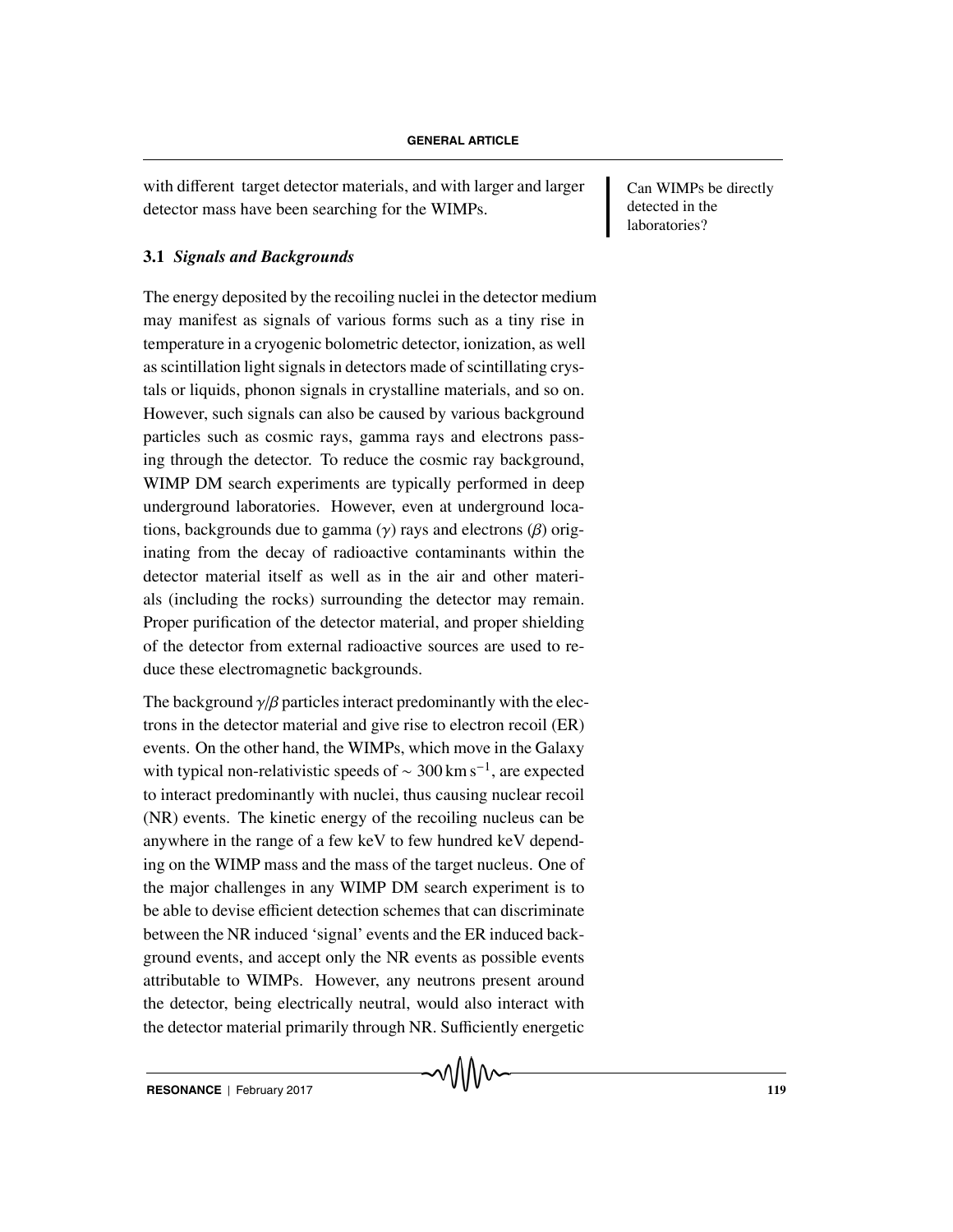LUX experiment have placed the most stringent upper limit on the coherent interaction cross section of WIMPs with nucleons.

The null results of the background neutrons can thus mimic WIMPs in the sense that both produce NR events. The background neutrons arise mainly from two sources: (a) radiogenic neutrons from  $(\alpha, n)$  reactions through decays of thorium, uranium and other radioactive isotopes in the rocks surrounding the detector, and (b) high energy neutrons from cosmic ray muon induced spallation process in the rocks surrounding the detector. Again, the neutron background can be controlled by using suitable shielding. However, any remaining neutrons would remain as an irreducible background for any WIMP DM search experiment.The only way to mitigate their effects is to estimate the remaining neutron background through direct measurements and then subtract the estimated NR events due to these neutrons from the final NR event counts in a detector.

> A specific signal of WIMP induced events would be an annual modulation of the event rates caused by the periodic change in the relative velocity between the WIMPs in the Galactic halo and the detector on the Earth as the Earth goes around the Sun with a period of one year. This, however, is a small (approximately 3%) effect, and is generally hard to detect.

#### **4. Present Status and Conclusion**

None of the experiments have till date made any definite claim of detection of the WIMPs. The DAMA/ LIBRA experiment [5] has claimed detection of the expected annual modulation signal (mentioned above) in the event rates recorded by their detector, which they attribute to WIMPs. However, the WIMP mass and the WIMP-nucleon interaction cross section derived from their data are inconsistent with the null results of a large number of other experiments, including the most recent results from the Large Underground Xenon (LUX) experiment [6]– currently the most sensitive WIMP search experiment in the world. The LUX experiment uses ultrapure liquid Xenon (which is a liquid scintillator) as the target detector material. The null results of the LUX experiment have placed the most stringent upper limit